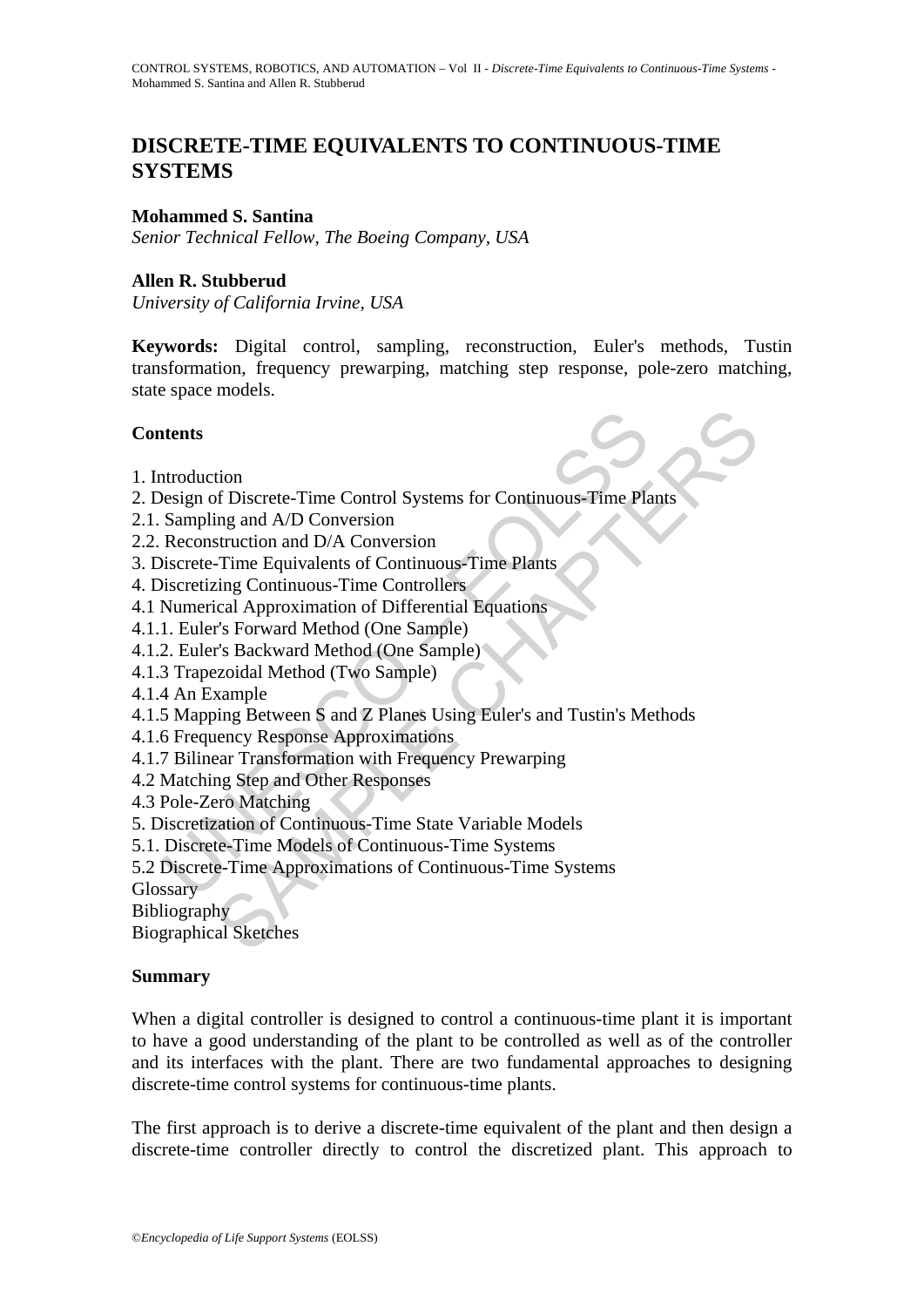designing a digital controller directly, which has many variations, parallels the classical approach to analog controller design. One begins with simple discrete-time controllers, increasing their complexity until both steady state error and transient performance requirements are met.

The other approach to designing discrete-time control systems for continuous-time plants is to first design a continuous-time controller for the plant, then derive a digital filter that closely approximates the behavior of the original analog controller.

The filter design can approximate the integrations with discrete-time operations or it can be made to have step (or other) response samples that are equal to samples of the analog controller's step (or other) response. Usually, however, even for small sampling periods, the discrete-time approximation performs less well than the continuous-time controller from which it was derived.

In this chapter, several classical and state space methods for discretizing continuoustime systems are developed and illustrated.

# **1. Introduction**

In which it was derived.<br>
In which it was derived.<br>
In which it was derived.<br>
In which it was derived.<br>
In this chapter, several classical and state space methods for discressystems are developed and illustrated.<br>
Introduc Final approximation performs it as well than the commodos-time commodes in the served of the pher, several classical and state space methods for discretizing continus are developed and illustrated.<br> **Chapter** developed an The rapid development of digital technology continues to change the boundaries of control system design options. It is now routinely feasible to implement very complicated digital controllers and perform the extensive calculations required for their design. These advances in implementation and design capability can be achieved at low cost because of the widespread availability of inexpensive, powerful digital computers and related devices.

A digital control system uses digital hardware, usually in the form of a programmed digital computer as the heart of the controller. In contrast, the controller in an analog control system uses analog electronics, mechanical, electromechanical or hydraulic devices. Digital controllers normally have analog elements at their periphery to interface with the plant; it is the internal workings of the controller that distinguishes digital from analog control.

An example of a digital control system for a continuous-time plant is shown in Figure 1. The system has two reference inputs and four outputs, only two of which are measured by the two sensors. The analog-to-digital converters (A/D) perform sampling of the sensor signals and produce binary representations of these sensors signals.

The digital controller algorithm in the digital computer then modifies sensor signals and generates control inputs  $u_1(k)$  and  $u_2(k)$ . The control inputs  $u_1(k)$  and  $u_2(k)$  are then converted to analog signals via digital-to-analog converters (D/A). The analog signals  $u_1(t)$  and  $u_2(t)$  are applied to the plant actuators or control elements to control the behavior of the plant.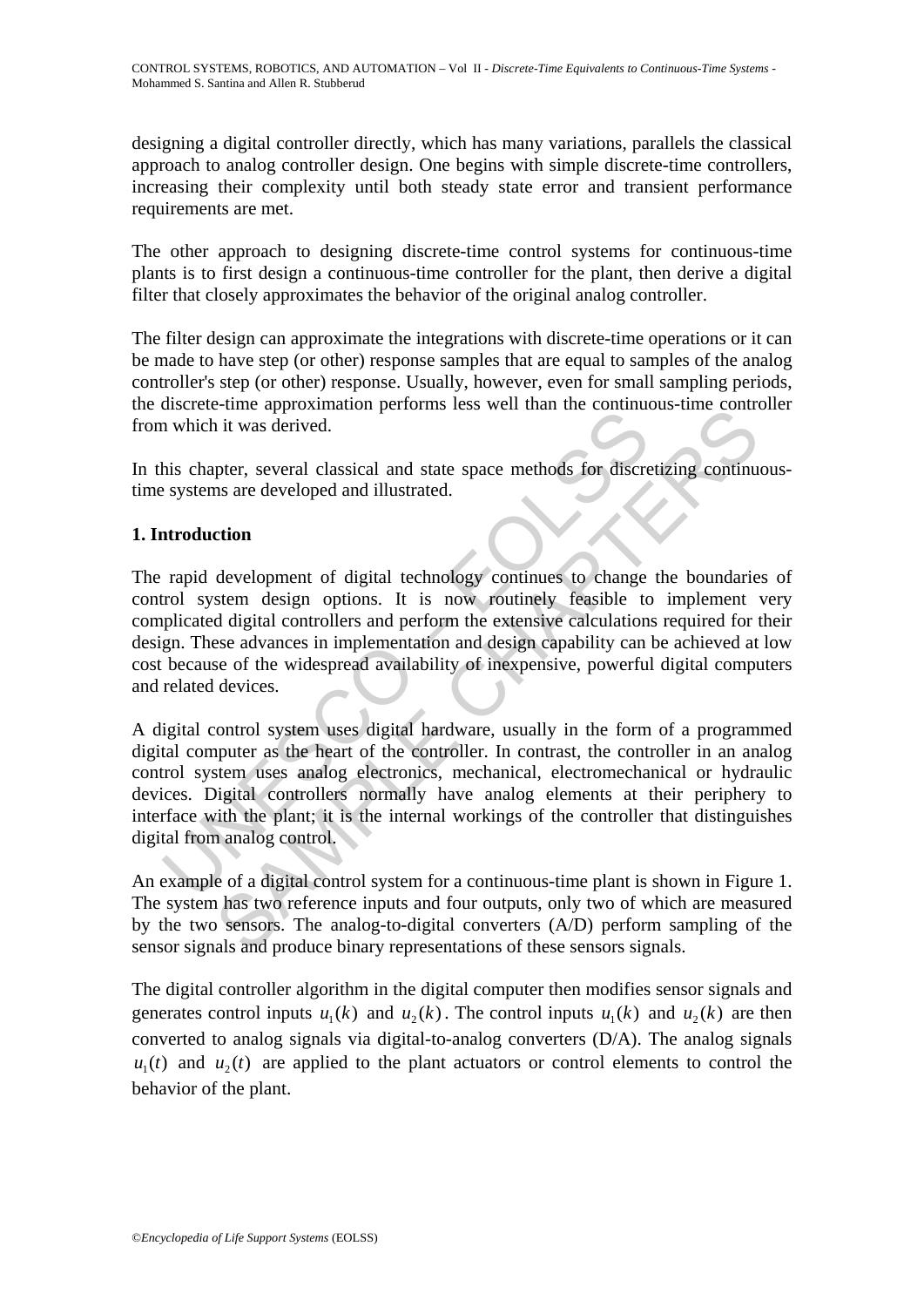

Figure 1: A Digital Control System Controlling a Continuous-Time Plant

## **2. Design of Discrete-Time Control Systems for Continuous-Time plants**

**Example 1:** A Digital Control System Controlling a Continuous-<br>
Eigure 1: A Digital Control System Controlling a Continuous-<br>
Time are are two fundamental approaches to designing discrete-time in<br>
timuous-time plants. The sensor<br>
The U.A Digital Control System Controlling a Continuous-Time Plant<br>
Sensor<br>
It is a Continuous-Time plants<br>
It is a Continuous-Time plants<br>
It is a discrete-time control Systems for Continuous-Time plants<br>
It is a There are two fundamental approaches to designing discrete-time control systems for continuous-time plants. The first approach is to derive a discrete-time equivalent of the plant and then design a discrete-time controller directly to control the discretized plant. This approach is discussed in section 3. The other and more traditional approach to designing discrete-time control systems for continuous-time plants is to first design a continuous-time controller for the plant, then derive a discrete-time equivalent that closely approximates the behavior of the original analog controller. This approach is especially useful when an existing continuous-time controller or a part of the controller is to be replaced with a discrete-time controller. Usually, however, even for small sampling periods, the discrete-time approximation performs less well than the continuous-time controller from which it was derived. The approach to deriving a discrete-time controller that closely approximates the behavior of the original analog controller is discussed in section 4.

Before we discuss discrete-time equivalents of continuous-time systems, it is instructive to briefly discuss sampling and reconstruction in order to gain greater insight into the process of discretizing continuous-time systems.

#### **2.1. Sampling and A/D Conversion**

Sampling is the process of deriving a discrete-time sequence from a continuous-time function. As shown in Figure 2, an incoming continuous-time signal  $f(t)$  is sampled by an A/D converter to produce the discrete-time sequence  $f(k)$ . Usually, but not always, the samples are evenly spaced in time. The sampling interval *T* is generally known and is indicated on the diagram or elsewhere.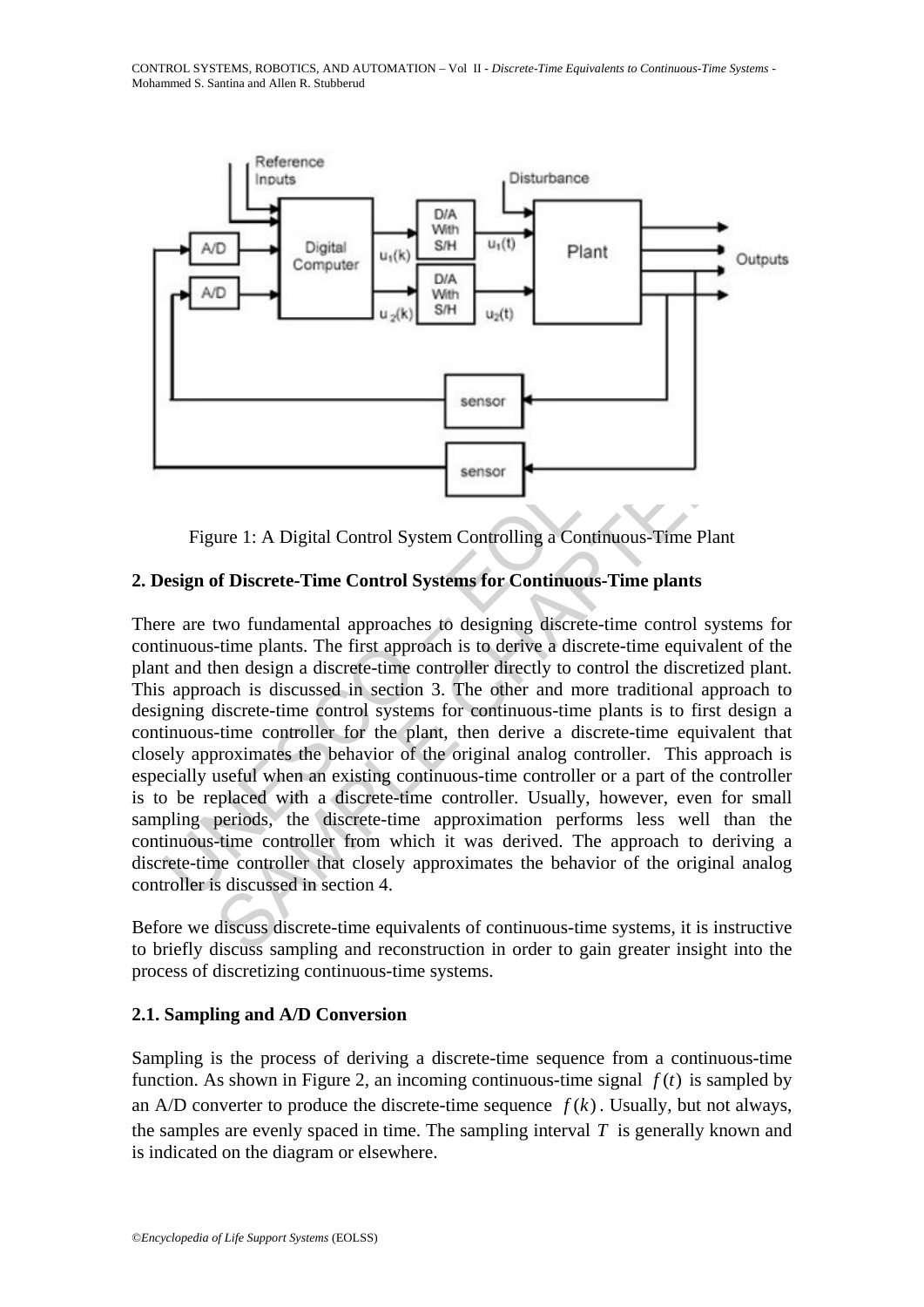

Figure 2: Sampling of a Continuous-Time Signal Using an A/D Converter

A/D converter produces a binary representation, using a finite<br>applied input signal at each sample time. Using a finite number of<br>al sample generally results in quantization errors in the A/D pro<br>maximum quantization erro onverter produces a binary representation, using a finite number of bits<br>input signal at each sample time. Using a finite number of bits to represent<br>ple generally results in quantization errors in the AD process. For exa The A/D converter produces a binary representation, using a finite number of bits, of the applied input signal at each sample time. Using a finite number of bits to represent a signal sample generally results in quantization errors in the A/D process. For example, the maximum quantization error in 16-bit A/D conversion is  $2^{-16} = 0.0015\%$ , which is very low compared with typical errors in analog sensors. This error, if taken to be "noise", gives a signal-to-noise (SNR) of  $20\log_{10}(2^{-16}) = 96.3$  db which is much better than that of most control systems.

The control system designer must ensure that enough bits are used to give the desired system accuracy. Study of the effects of roundoff or truncation errors in digital computation is beyond our scope in this chapter, but it is important to use adequate word lengths in fixed or floating point computations. Years ago, digital hardware was very expensive, so minimizing word length was much more important than it is today.

When a continuous-time signal  $f(t)$  is sampled to form the sequence  $f(k)$ , there exists a relationship between the Laplace transform of  $f(t)$  and the z-transform of  $f(k)$ . If a rational Laplace transform is expanded into partial fraction terms, the corresponding continuous-time signal components in the time domain are powers of time, exponentials, sinusoids, and so on.

Uniform samples of these elementary signal components have, in turn, simple ztransforms that can be summed to give the z-transform of the entire sampled signal. Table 1 lists some Laplace transform terms and the resulting z-transforms when the corresponding time functions are sampled uniformly.

| f(t)               | F(s)     | f(k)               | F(z)          |
|--------------------|----------|--------------------|---------------|
| $u(t)$ , unit step |          | $u(k)$ unit step   | Z,            |
|                    |          |                    | $z-1$         |
| tu(t)              |          | kTu(k)             | $T_{\rm Z}$   |
|                    | $\gamma$ |                    |               |
| $e^{-at}u(t)$      |          | $(e^{-aT})^k u(k)$ | Z.            |
|                    | $s + a$  |                    | $z - e^{-aT}$ |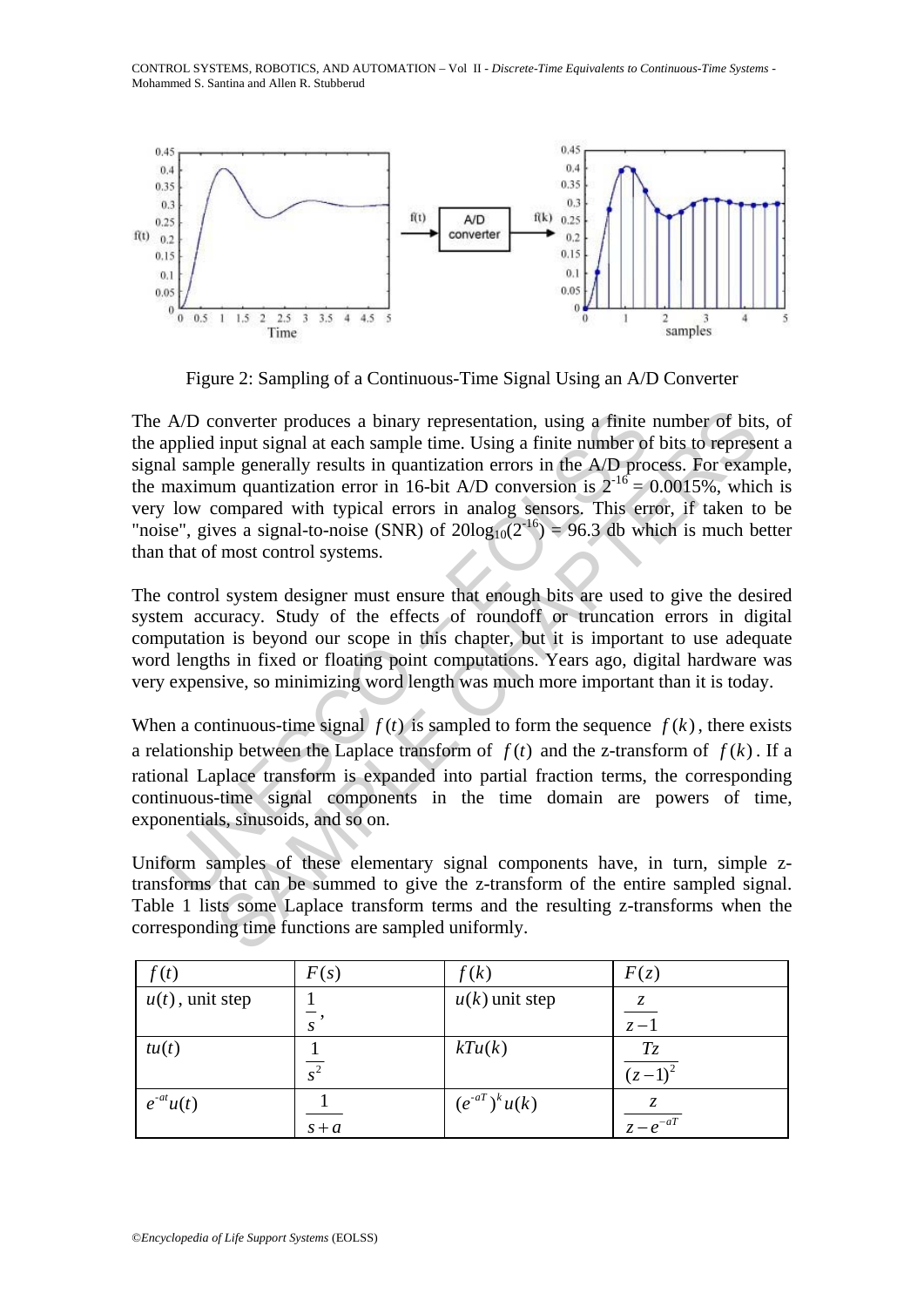| $te^{-at}u(t)$       |             | $kT(e^{-aT})^k u(k)$ | $Tze^{-aT}$             |
|----------------------|-------------|----------------------|-------------------------|
|                      | $(s+a)^2$   |                      | $(z - e^{-aT})^2$       |
| $\sin(\omega t)u(t)$ | $\omega$    | $sin(k\omega T)u(k)$ | z sin $\omega T$        |
|                      | $+\omega^2$ |                      | $z^2-2z\cos \omega T+1$ |
| $cos(\omega t)u(t)$  |             | $cos(k\omega T)u(k)$ | $z(z-\cos \omega T)$    |
|                      |             |                      | $z^2-2z\cos \omega T+1$ |

Table 1: Laplace and Z-Transform Pairs

As an example, consider the continuous-time function with Laplace transform

$$
F(s) = \frac{2}{s(s+2)} = \frac{1}{s} + \frac{-1}{s+2}
$$

The z-transform of the sampled signal with a sampling interval  $T = 0.1$  seconds is

$$
F(z) = \frac{z}{z-1} - \frac{z}{z - e^{-0.2}} = \frac{0.18z}{(z-1)(z-0.82)}
$$

#### **2.2. Reconstruction and D/A Conversion**

Reconstruction is the formation of a continuous-time function from a sequence of samples. Many different continuous-time functions can have the same set of samples, so a reconstruction is not unique.

 $y = \frac{2}{s(s+2)} = \frac{1}{s} + \frac{-1}{s+2}$ <br>
z-transform of the sampled signal with a sampling interval  $T = 0$ .<br>  $y(t) = \frac{z}{z-1} - \frac{z}{z-e^{-0.2}} = \frac{0.18z}{(z-1)(z-0.82)}$ <br> **Reconstruction and D/A Conversion**<br>
construction is the formation Reconstruction is performed using D/A converters. Electronic D/A converters typically produce a step reconstruction from incoming signal samples by converting the binarycoded digital input to a voltage, transferring the voltage to the output, and holding the output voltage constant until the next sample is available.

 $\frac{2}{s} = \frac{1}{s} + \frac{-1}{s+2}$  form of the sampled signal with a sampling interval  $T = 0.1$  seconds is<br>  $\frac{2}{s} + \frac{2}{s+2} = \frac{0.18z}{(z-1)(z-0.82)}$ <br> **Instruction and D/A Conversion**<br>
struction is the formation of a continuous-The symbol for a D/A converter that generates the step reconstruction  $f^0(t)$  from signal samples  $f(k)$  is shown in Figure 3(a). Sample and hold (S/H) is the operation of holding each of these samples for a sampling interval *T* to form the step reconstruction. As shown in Figure 3(b), the step reconstruction of a continuous-time signal from samples can be represented as the conversion of the sequence  $f(k)$  to its corresponding impulse train  $f^*(t)$ , where

$$
f^*(t) = \sum_{k=0}^{\infty} f(k)\delta(t - kT)
$$
 (1)

then conversion of the impulse train to the step reconstruction. This viewpoint neatly separates conversion of the discrete sequence to a continuous-time waveform and the details of the shape of the reconstructed waveform.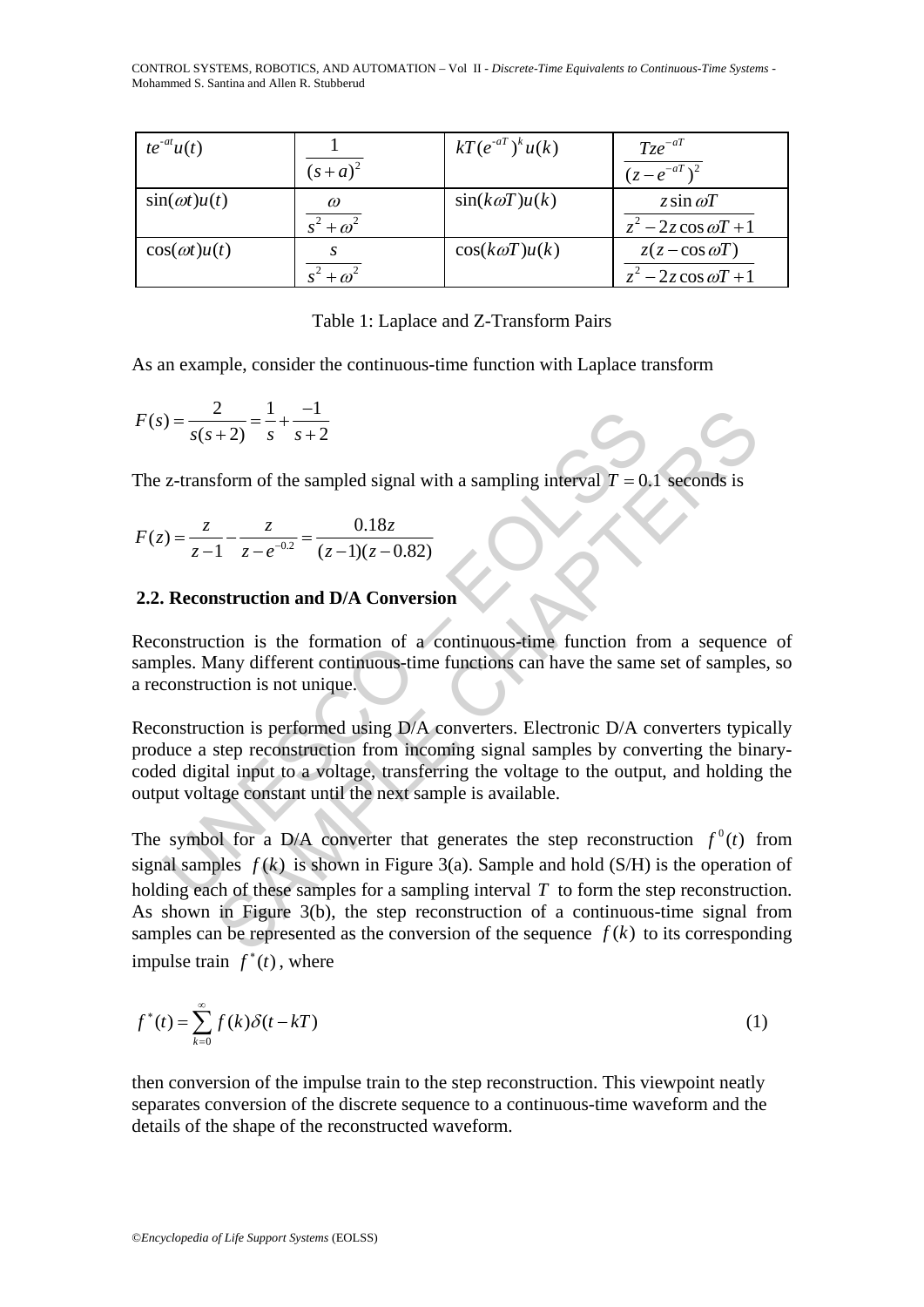

Figure 3: Digital-to-Analog (D/A) Conversion with Sample and Hold (S/H)

The continuous-time transfer function that converts the impulse train with sampling interval  $T$  to a step reconstruction is termed zero-order-hold (ZOH). Each incoming impulse in equation (1) to the ZOH produces a rectangular pulse of duration *T* . Therefore; the transfer function of the ZOH is given by:

$$
L_o(s) = \frac{1}{s}(1 - e^{-sT})
$$

One way to improve the accuracy of the reconstruction is to employ holds that are higher-order than the zero-order hold. An *n*<sup>th</sup> order hold produces a piecewise *n*<sup>th</sup> degree polynomial that passes through the most recent  $n+1$  input samples.

It can be shown that, as the order of the hold is increased, a well-behaved signal is reconstructed with increased accuracy. For example, a first order hold (FOH) uses the previous two samples to construct a straight-line approximation during each interval. The transfer function of the FOH is:

$$
L_1(s) = \frac{(Ts+1)(1-e^{-sT})^2}{Ts^2}
$$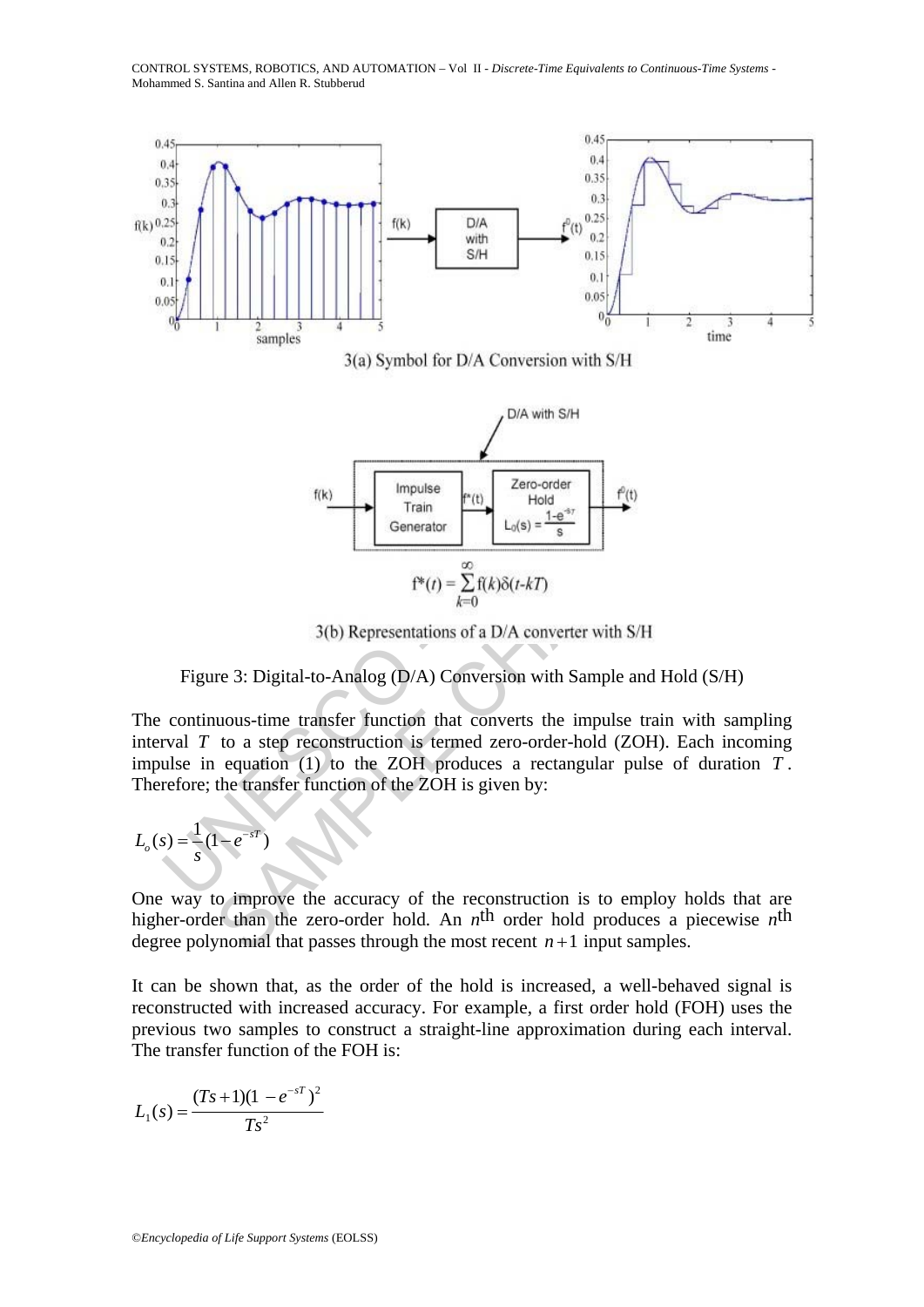A model of the FOH is shown in Figure 4(a). If the hardware of the FOH is not available, one can implement a FOH as shown in Figure 4(b).



Figure 4: First-order hold reconstruction  $\overline{\phantom{a}}$ 

# **3. Discrete-Time Equivalents of Continuous-Time Plants**

The first approach to designing discrete-time control systems for continuous-time plants is to derive a discrete-time equivalent of the plant and then design a discrete-time controller directly to control the discretized plant.

Consider the general configuration shown in Figure 5(a) where it is desired to design a discrete-time controller transfer function  $G_c(z)$  to control the continuous-time plant described by the transfer function  $G_p(s)$ .

The first step is to derive a discrete-time equivalent of the plant described by  $G_n(s)$  as shown in Figure 5(b). To do so, the dashed portion of Figure 5(b) has been redrawn in Figure 6(a) to emphasize the relationship between the discrete-time signals,  $f(k)$  and  $y(k)$ .

It is desired now to find the discrete-time transfer function  $G_p(z)$  of the arrangement, and this can be done by finding its pulse response.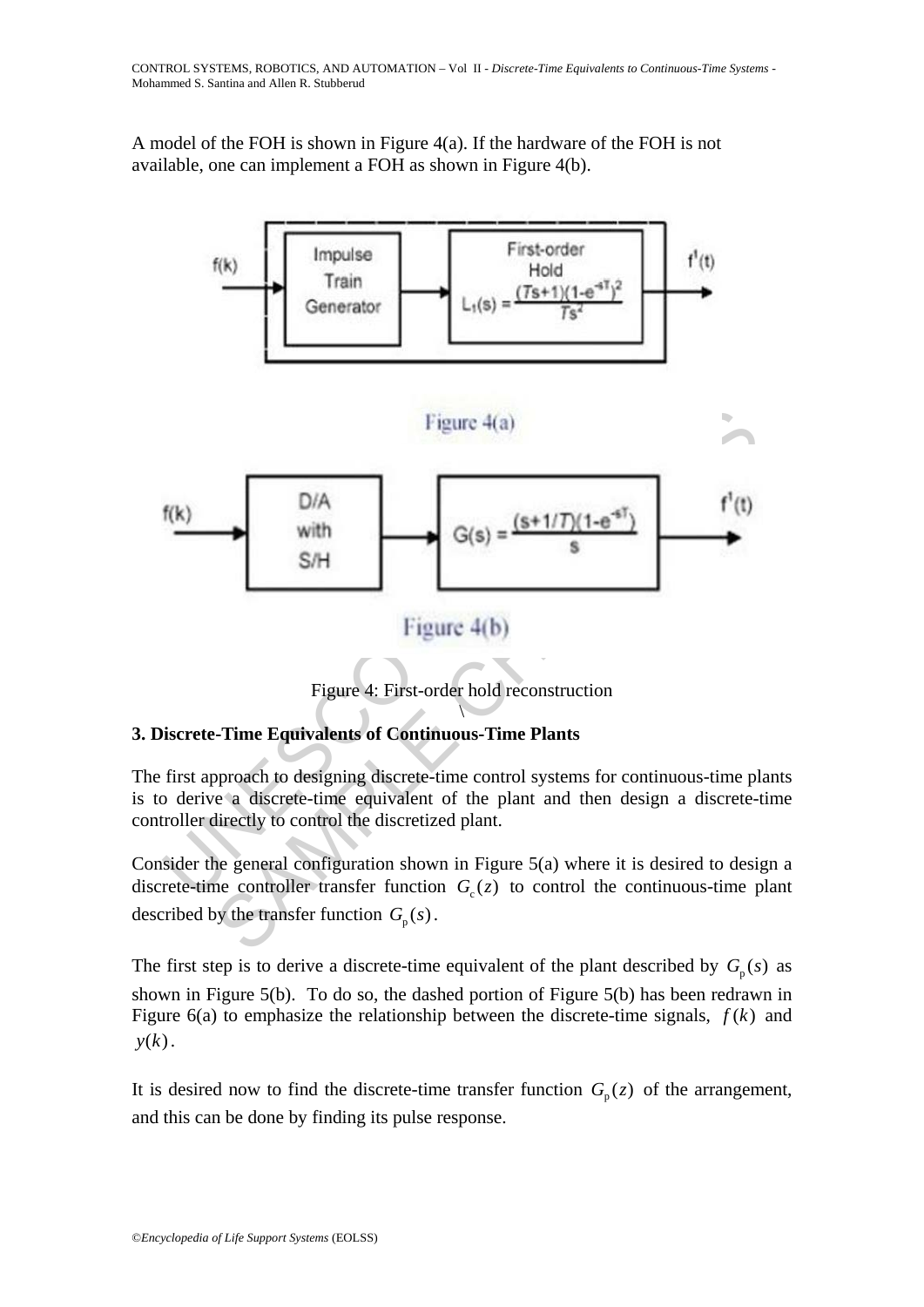



Figure 5: A discrete-time equivalent of a continuous-time plant

For a unit pulse input of

 $f(k) = \delta(k)$ 

the sampled-and-held continuous-time signal that is the input to  $G_p(s)$  is given by

$$
f^{0}(t) = u(t) - u(t-T)
$$

or

$$
F^0(s) = \frac{1 - e^{-sT}}{s}
$$

where *T* is the sampling interval. Then

$$
Y(s) = F^{0}(s)G_{p}(s) = \frac{1 - e^{-sT}}{s}G_{p}(s)
$$
\n(2)

and therefore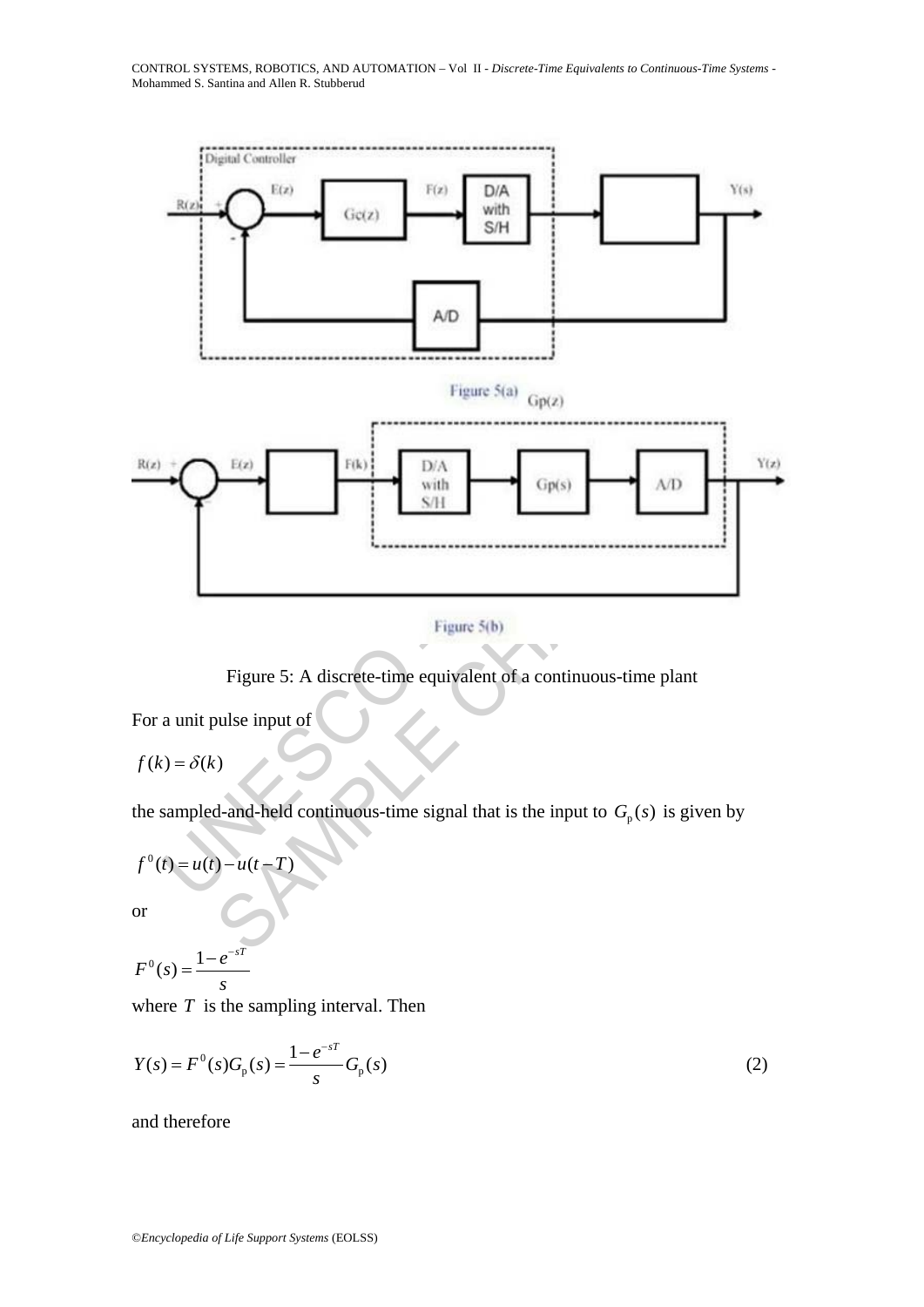$$
G_{\mathbf{p}}(z) = \mathcal{Z} \left[ \frac{1 - e^{-sT}}{s} G_{\mathbf{p}}(s) \right]
$$
 (3)

where  $\mathcal Z$  is the z-transform as given in Table 1. This equivalence is shown in Figure 6(b).



Figure 6: Discretizing a continuous-time plant

As a numerical example, suppose that the continuous-time transfer function of the plant is given by

$$
G_{\rm p}(s) = \frac{4}{s(s+2)}
$$

and the sampling interval is  $T = 0.2$  seconds. According to equation (2),

$$
Y(s) = F^{0}(s)G_{p}(s) = \frac{1 - e^{-0.2s}}{s} \left[ \frac{4}{s(s+2)} \right] = (1 - e^{-0.2s}) \left[ \frac{4}{s^{2}(s+2)} \right]
$$

$$
= (1 - e^{-0.2s}) \left[ \frac{-1}{s} + \frac{2}{s^{2}} + \frac{1}{(s+2)} \right]
$$

Using table 1, the discrete-time plant transfer function, for  $T = 0.2$ , is determined using equation (3) as: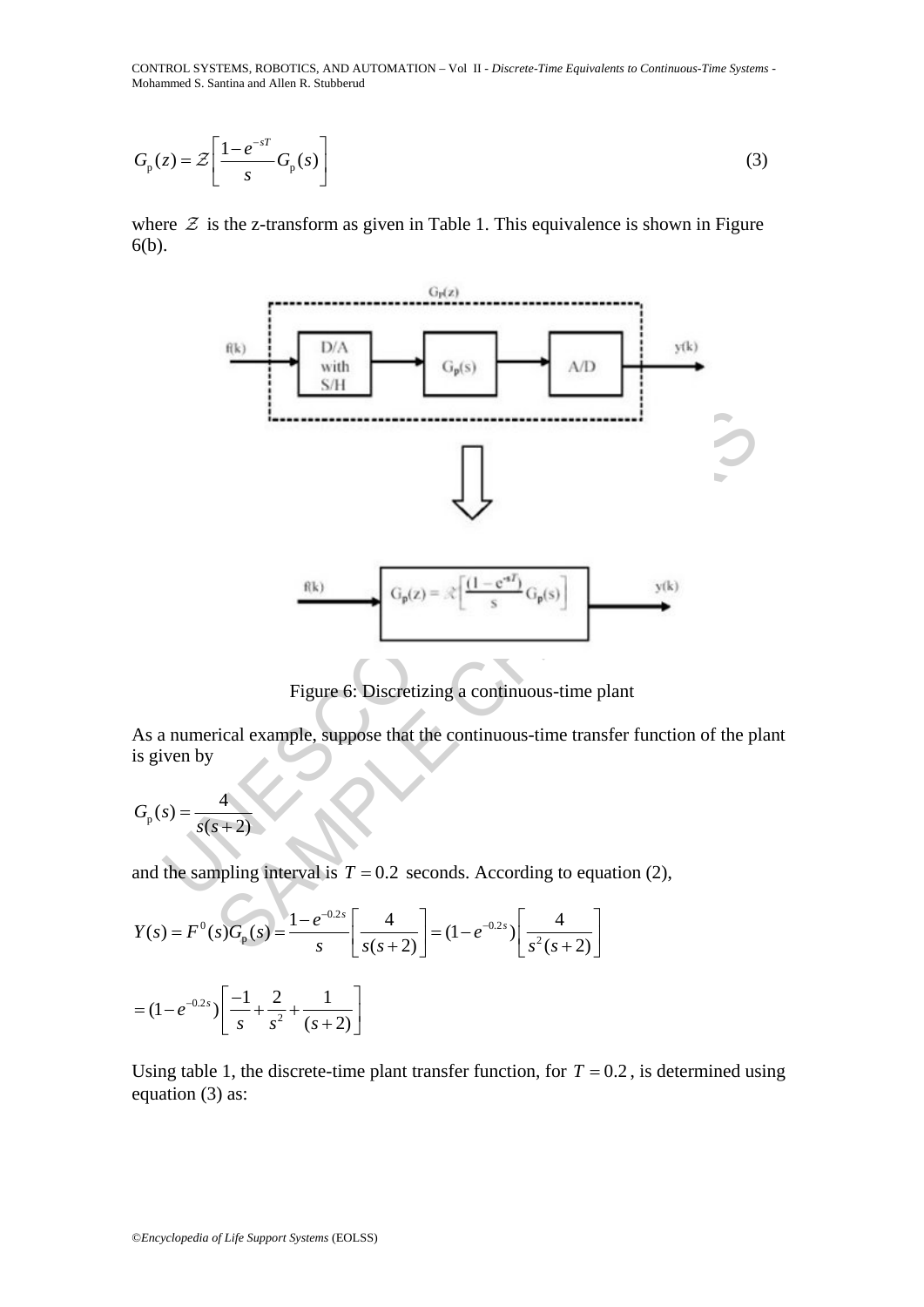$$
G_{\rm p}(z) = (1 - z^{-1}) \left[ \frac{-z}{z - 1} + \frac{2(0.2)z}{(z - 1)^2} + \frac{z}{z - e^{-0.4}} \right] = \frac{0.0703z + 0.0616}{(z - 1)(z - 0.6703)}
$$

Knowing  $G_p(z)$ , and returning to figure 5(b), the control system designer can now proceed to specify the digital controller  $G_c(z)$  using classical design techniques to meet the control system requirements. The classical approach to designing a digital controller directly, which has many variations, parallels the classical approach to analog controller design. We begin with simple discrete-time controllers, increasing their complexity until the performance requirements can be met. Classical discrete-time control system design is beyond our scope in this chapter and therefore will not be discussed.

Trollers. In the latter section, the relationship between continuous<br>tricolers. In the latter section, the relationship between continuous-<br>gning digital controllers for discrete-time systems.<br>T[O](https://www.eolss.net/ebooklib/sc_cart.aspx?File=E6-43-04-02)ACCESS ALL THE 41 PAGES OF The latter section, the peaking helteration and CAD packages for control<br>1. In the latter section, the relationship between confinuous--time state variables<br>1.5 and their discrete counterparts are derived with the results In the following section, we present several methods for discretizing continuous-time controllers. In the latter section, the relationship between continuous-time state variable plant models and their discrete counterparts are derived with the results being useful for designing digital controllers for discrete-time systems.

# TO ACCESS ALL THE **41 PAGES** OF THIS CHAPTER, Click here

#### **Bibliography**

- - -

Åström K.J. and Wittenmark B. (1996). *Computer Controlled Systems*, 3rd edition. Prentice-Hall, Englewood Cliffs, NJ, USA: [This text presents design methods and practical aspects of computercontrolled systems].

Franklin G.F., Powell J.D., and Workman M.L. (1997). *Digital Control of Dynamic Systems*, 3rd edition. Addison-Wesley, Reading MA, USA: [This leading text presents up to date material on both classical and state space digital control methods].

Houpis C.H. and Lamont G.B. (1991). *Digital Control Systems: Theory, Hardware, Software*, 2nd edition. McGraw-Hill, New York, USA: [This edition presents design and transforms methods, robotics applications, modern technology for digital control implementation, and CAD packages for control].

Kuo B.C. (1992). *Digital Control Systems*, 2nd edition. Oxford University Press, New York, USA: [This text covers the theory and applications of digital control systems including disturbance rejection, sensitivity considerations, and zero-ripple deadbeat-response design].

Ogata K. (1994). *Discrete-Time Control Systems*. 2nd edition. Prentice-Hall, Englewood Cliffs, NJ, USA: [This text provides a comprehensive treatment of the analysis and design of discrete-time control systems. It presents many instructive examples and worked-out problems].

Phillips C.L. and Nagle H.T., Jr. (1994). *Digital Control System Analysis and Design*, 3rd edition. Prentice-Hall, Englewood Cliffs, NJ, USA: [This popular text covers discrete-time systems and the ztransform, stability analysis techniques, digital controller design, and digital filter structures].

Santina M.S., Stubberud A.R., and Hostetter G.H. (1996). *Discrete-Time Equivalents to Continuous-Time*